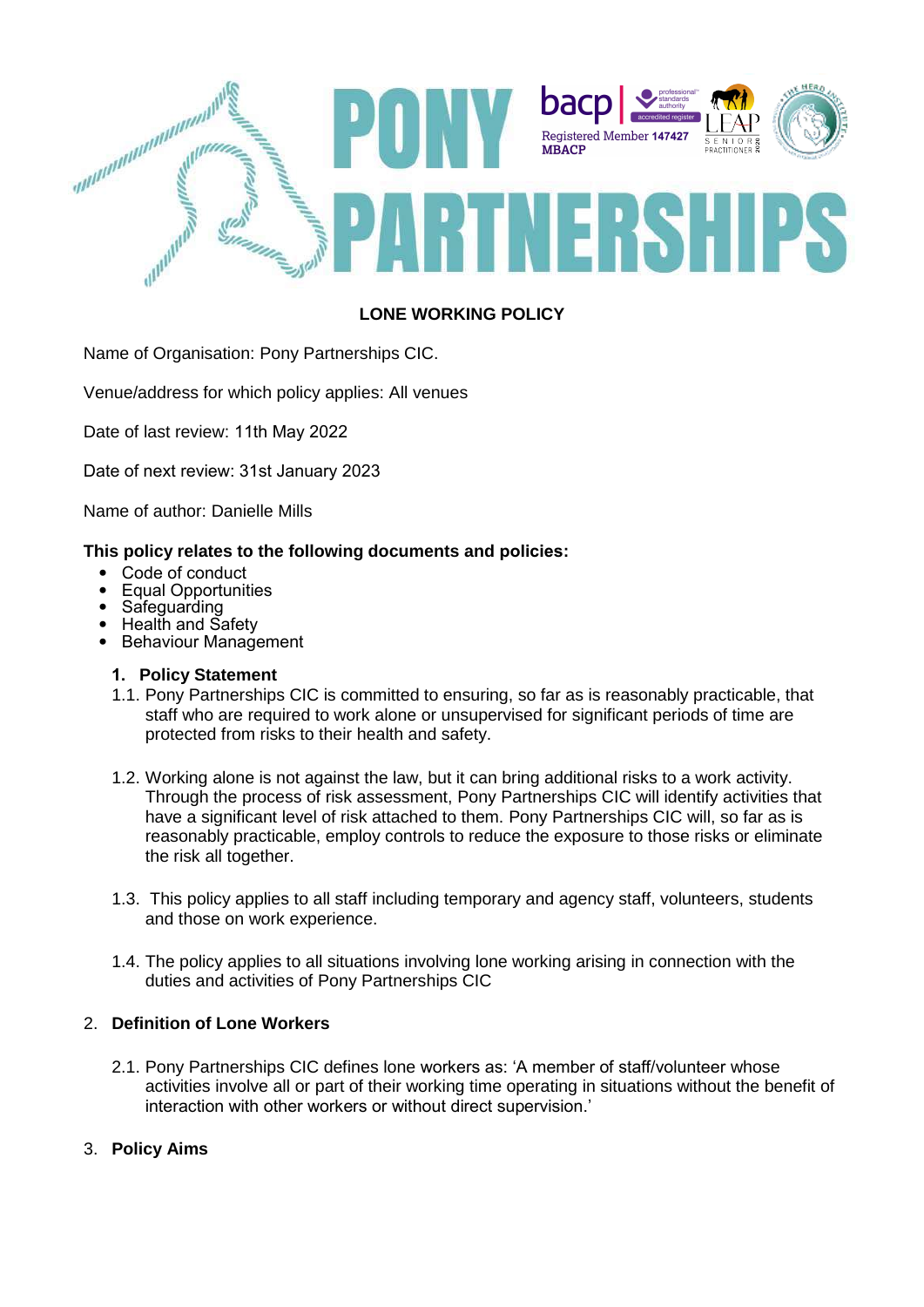- 4. This policy aims to:
	- increase staff awareness of safety issues relating to lone working;
	- make sure that the risk of working alone is assessed in a systematic and ongoing way, and that safe systems and methods of work are put in place to reduce the risk so far as is reasonably practicable;
	- make sure that appropriate training is available to staff in all areas, that equips them to recognise risk and provides practical advice on safety when working alone;
	- make sure that appropriate support is available to staff who have to work alone;
	- encourage full reporting and recording of all adverse incidents relating to lone working;
	- minimise the number of incidents and injuries to staff related to lone working.

## 5. **Responsibilities and Safe Systems of Working**

- 5.1. Lone working environments present a unique health and safety problem. Although there is no specific legal guidance on working alone, under the Health and Safety at Work Act 1974, and the Management of Health and Safety Regulations 1999, Pony Partnerships CIC must organise and control the health and safety of lone workers.
- 5.2. The Directors are is responsible for:
	- making sure that there are arrangements for identifying, evaluating and managing risk associated with lone working;
	- ensuring that reasonable resources are provided to support the implementation of this policy and procedures;
	- making sure that there are arrangements for monitoring incidents linked to lone working and that the directors regularly reviews the effectiveness of the policy.
- 5.3. The Safeguarding Lead is responsible for:
	- Carrying out a risk assessment identifying any areas of concern this will be reviewed annually;
	- making sure that all staff are aware of the policy;
	- putting procedures and safe systems of work into practice which are designed to eliminate or reduce the risks associated with working alone;
	- making sure that staff groups and individuals identified as being at risk are given appropriate information, instruction and training (e.g. undertaking risks assessments, non violent crisis intervention training) including training at induction, updates and refresher training as necessary;
	- making sure that appropriate support is given to staff involved in any incident;
	- managing the effectiveness of preventative measures through an effective system of reporting, investigating and recording incidents.

5.4 All staff are responsible for:

- making sure that risk assessments are carried out and reviewed regularly and that they are involved in the process and copied into the risk assessment;
- making reasonable care of themselves and other people who may be affected by their

Pony Partnerships C.I.C (Company Number 12448033) Registered Office: 84 Cheal Close, Derby, DE72 2DY

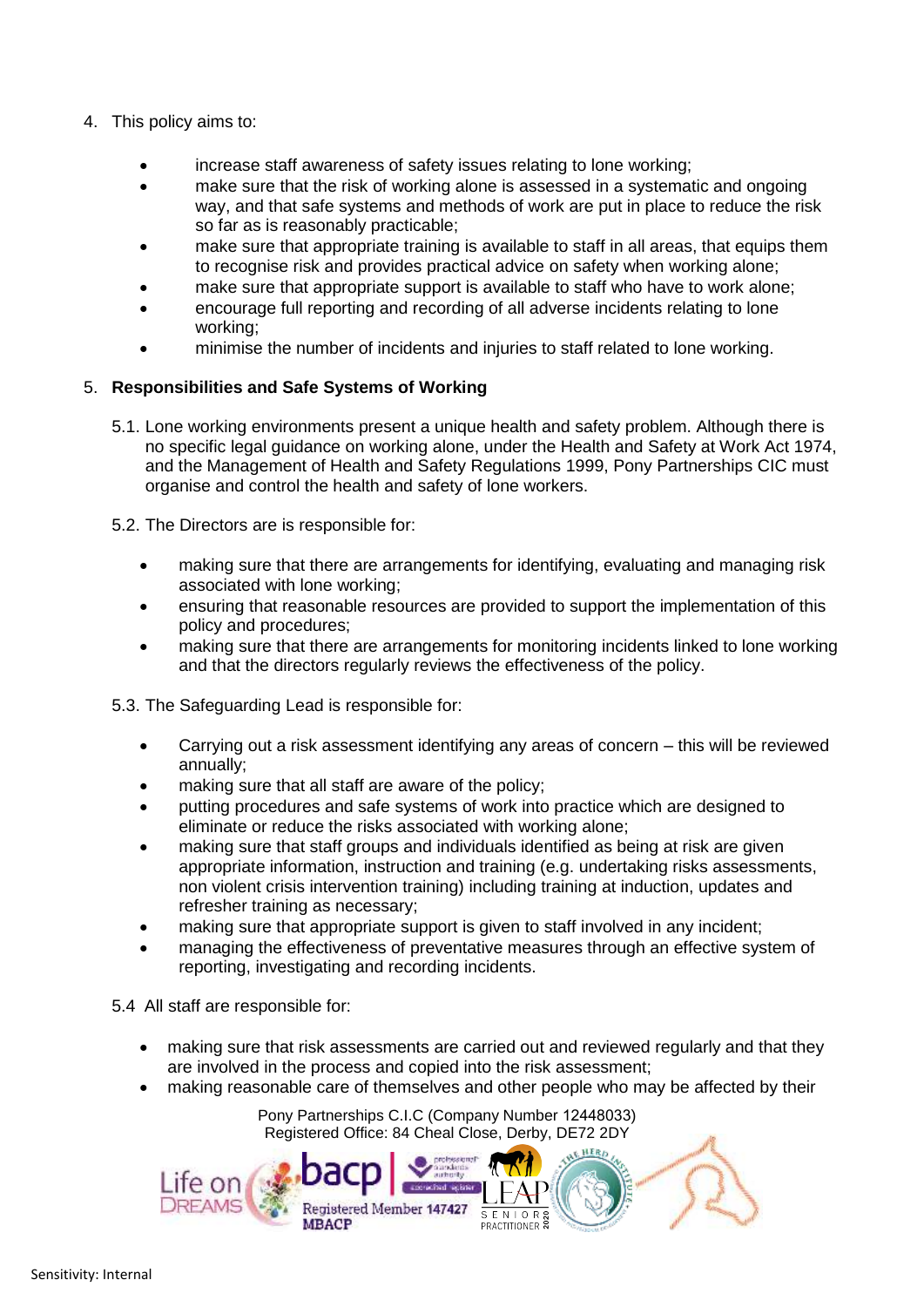actions;

- co-operating by following rules and procedures designed for safe working;
- reporting all incidents that may affect the health and safety of themselves or others and asking for guidance as appropriate;
- taking part in training designed to meet the requirements of the policy;
- reporting any dangers they identify or any concerns they might have in respect of working alone.

5.5 Safe Systems of working should be in place which;

- ensure the lone worker has full knowledge of the hazards and risks to which they are being exposed.
- the location of lone workers should as far as practical be known at all times.
- the lone worker must know what to do if something goes wrong and be able to summon help.

This policy is in place to keep staff safe, as well as clients.

Lone working staff are potentially vulnerable to allegations of abuse. Our safeguarding policies detail the processes in place if allegations are made against a member of staff.

These procedures are in place to help to reduce the risk of allegations against staff.

Staff should follow the provision's Code of Staff Conduct, particularly ensuring the following:

- The safety and welfare of the child is always paramount.
- Staff must fulfil their responsibilities and duties towards children by working in partnership with colleagues, the DSL, and commissioning service/parents.
- Staff relationships with children and families are conducted in a professional manner at all times.
- All provision policies and procedures are followed.
- Staff must be vigilant in health and safety matters, eg recording all actions taken to keep comprehensive and up-to-date records.
- Comprehensive reporting of all accidents should be made. Where possible any written account should be witnessed by a second staff member.
- Any training needs identified in team members should be passed on to their line manager.
- Advice, help and/or support is sought if they find any behaviour persistently challenging or difficult to manage.

Pony Partnerships C.I.C (Company Number 12448033) Registered Office: 84 Cheal Close, Derby, DE72 2DY